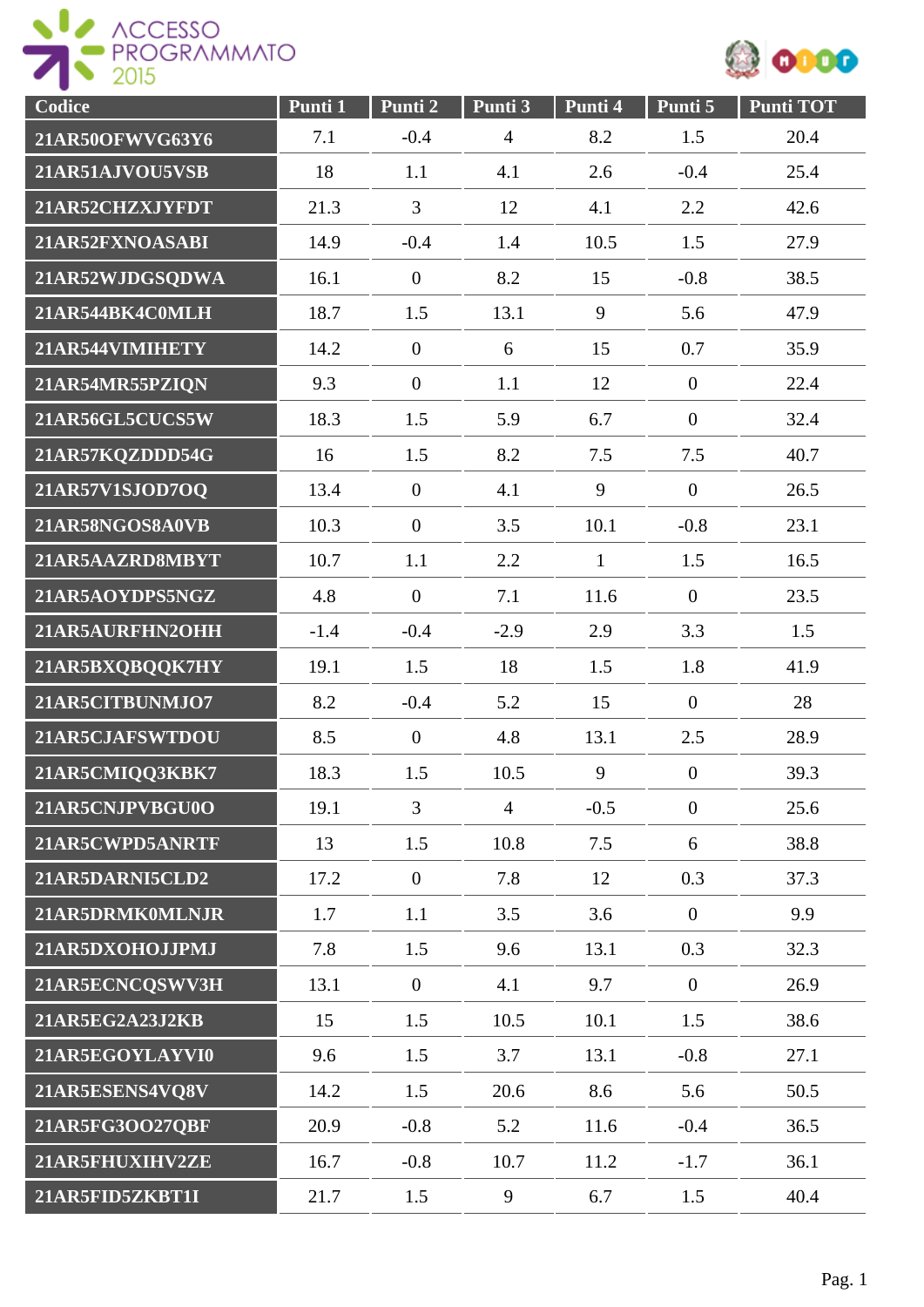



| Codice          | Punti 1        | Punti 2          | Punti 3        | Punti 4 | Punti 5        | Punti TOT |
|-----------------|----------------|------------------|----------------|---------|----------------|-----------|
| 21AR5FIVBXPRDTL | 3.3            | 1.5              | 4.4            | 5.9     | 2.2            | 17.3      |
| 21AR5FQMVZOJAVY | 6.3            | 1.5              | 10.8           | 9.7     | 0.7            | 29        |
| 21AR5FTC7OYFTUP | 12             | 1.5              | 1.5            | 9       | $\overline{0}$ | 24        |
| 21AR5G17M6W2BVW | 15.7           | 1.5              | 1.1            | 8.6     | 1.5            | 28.4      |
| 21AR5GV8JJWAVKM | 17.5           | 1.1              | 3.1            | 13.1    | $-2.9$         | 31.9      |
| 21AR5HAHV4IULB7 | 9.6            | $\mathbf{0}$     | 3.7            | 5.9     | 0.7            | 19.9      |
| 21AR5HSXI5USGGN | 16.1           | 1.5              | 10.8           | 8.6     | $\overline{0}$ | 37        |
| 21AR5HUJAMQLJVN | 12.3           | $\overline{0}$   | 3.3            | 6.7     | 1.5            | 23.8      |
| 21AR5ISIJL5BMP8 | 18.6           | $-0.8$           | $\overline{2}$ | 5.5     | $-0.2$         | 25.1      |
| 21AR5JFMPGZWYAR | 18.6           | 1.1              | 6.9            | 7.4     | $-2.1$         | 31.9      |
| 21AR5KBIVIU5GEI | 5.6            | $\overline{3}$   | 9              | 11.2    | $\overline{0}$ | 28.8      |
| 21AR5KSVNSVSXMX | 4.8            | 1.5              | 10             | 9.3     | 3.7            | 29.3      |
| 21AR5LTLRSF2AOC | 12.6           | 1.5              | 10.5           | 12      | 10.1           | 46.7      |
| 21AR5MREFPYYN5Z | 18.7           | 1.5              | 8.6            | 6.7     | 1.1            | 36.6      |
| 21AR5MYFDA3WOAQ | 7.7            | 1.5              | $-1.7$         | 11.6    | 1.5            | 20.6      |
| 21AR5N34DQWDGXQ | 16             | $\mathbf{0}$     | 1.5            | 6.7     | 1.5            | 25.7      |
| 21AR5NGEVDEGJOT | 19.1           | $\boldsymbol{0}$ | 4.1            | 4.5     | $\overline{0}$ | 27.7      |
| 21AR5NPGQS2MLCU | 25.5           | 1.5              | 10             | 11.2    | 0.7            | 48.9      |
| 21AR5NZXQBGBBEQ | 7.1            | 1.5              | 17.2           | 2.6     | 1.5            | 29.9      |
| 21AR5OGLRDCFZNT | 14.6           | 1.5              | 11.6           | 7.5     | $\overline{0}$ | 35.2      |
| 21AR5OGVPFAZZWH | $\overline{4}$ | 1.5              | 8.6            | 10.1    | 1.4            | 25.6      |
| 21AR5OTO0UGZTQN | 8.5            | $\overline{0}$   | 1.5            | 4.1     | 1.5            | 15.6      |
| 21AR5P32KOOCODA | 6.2            | $\boldsymbol{0}$ | $\overline{3}$ | 8.2     | $\overline{0}$ | 17.4      |
| 21AR5PHACZVPSKI | 18.6           | $\overline{3}$   | 5.8            | 5.5     | 1.5            | 34.4      |
| 21AR5PXTN0RENYJ | 9.7            | $\overline{0}$   | 3.3            | 8.6     | 2.2            | 23.8      |
| 21AR5QH2EQYP2TH | 11.9           | 1.5              | 4.8            | 9.3     | $-0.4$         | 27.1      |
| 21AR5QPM67LHVH5 | 14.5           | 1.5              | 8.6            | 4.1     | 1.1            | 29.8      |
| 21AR5QQ3BGMW36J | 7.7            | 1.5              | 5.2            | 11.6    | $-0.8$         | 25.2      |
| 21AR5RYEQGFELAZ | 17.9           | $-0.4$           | 10.8           | 12      | $-0.5$         | 39.8      |
| 21AR5SGCT6J68AV | 18.7           | 1.5              | 11.2           | 1.4     | 0.7            | 33.5      |
| 21AR5TBOUIC2UAM | 8              | 1.1              | 10.7           | $-0.2$  | $-0.1$         | 19.5      |